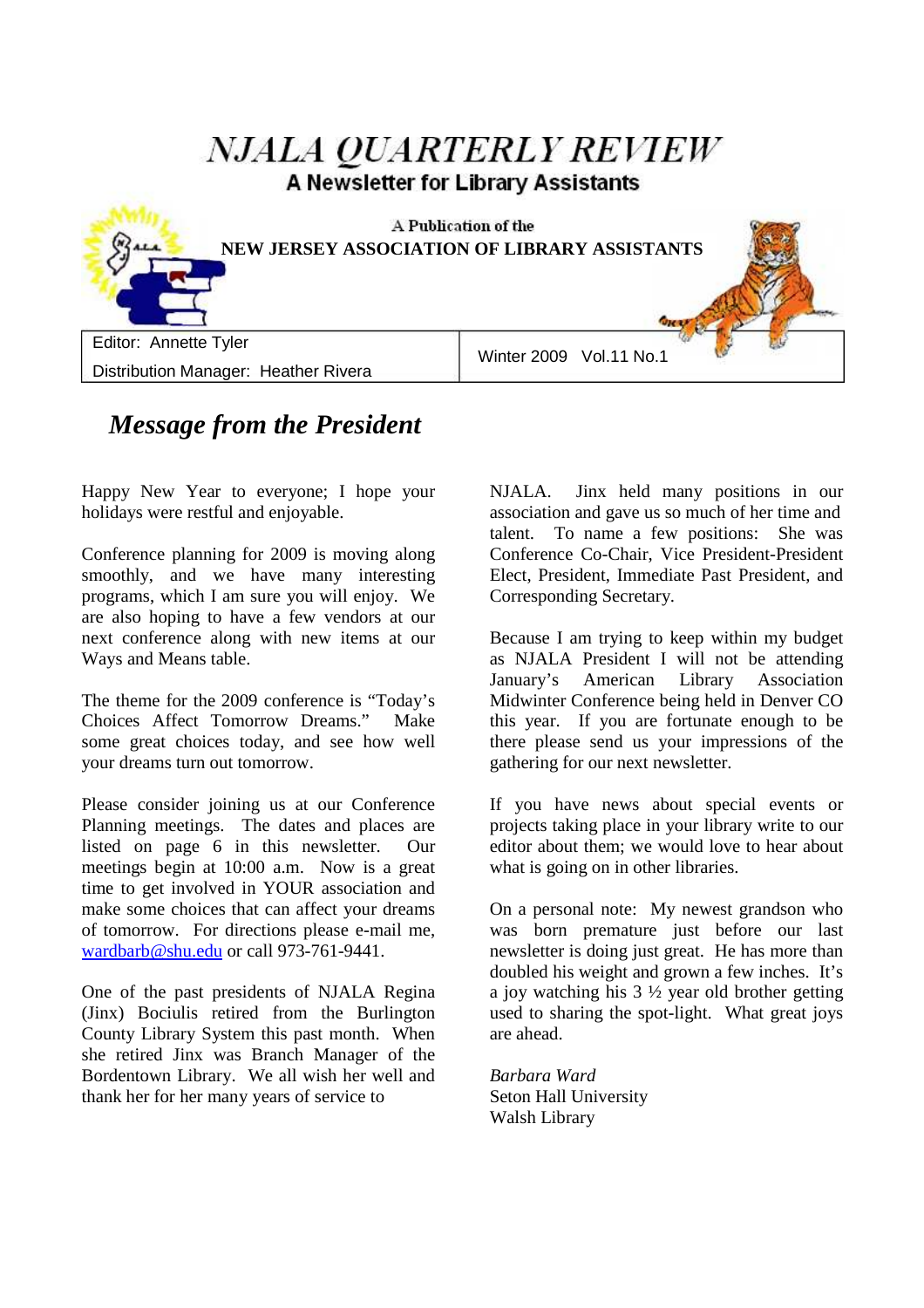#### **In My Life**

Meet Connie Reese. Connie was recently selected as the Ocean County Library (OCL) Support Staff Person of the Year for 2008, by her peers. *This award honors a Librarian or* 



*Support Staff Person, who demonstrates ongoing excellence in the performance of work as it impacts the Ocean County* 

*Library System. This employee is committed in action to our Vision – Connecting People, Building Community. They present unusual initiative or creativity in the performance of their work or of outstanding teamwork, cooperation and /or leadership. They provide exceptional or unusual service in meeting special needs. They are an outstanding supervisor or co-worker who contributes to an unusual extent to the success of staff and the Ocean County Library System.*

Before coming to work in libraries Connie worked at Shop Rite for many years. She made vertical blinds and worked in an ice cream store with her family. Connie also did many volunteer jobs in the school system.

When Connie was hired in Tuckerton she had a letter of recommendation from the school librarian, because she did a lot of volunteer time there, and that was probably where she developed the interest in working at the library.

Connie likes everything about working in the library. The continuing education that is available at OCL is her favorite. She will have completed the Certified Public Managers 1-6 class in March. "I think the opportunities for networking throughout the state also appeals to me."

She has worked in the library for 14 years and has always been in the circulation department. Connie has worked at many of the branches including Tuckerton, Waretown, Lacey, Beachwood, Brick, and now Berkeley.

Connie has been a member of NJALA for 3 years, starting off as Recording Secretary. She has been Conference Co-Chair for two years and is currently Vice President/President Elect. She loves the networking with people from all over the state; "I believe that I will be able to help the association come into the technology age and recruit new people to keep the organization going. Furthering education is a passion of mine, and it is wonderful to be a part of a group which helps library assistants from New Jersey to grow."

Connie's hobbies include camping and kayaking, drinking martinis with her camping girls, gardening, and she likes to embroider but hasn't had the time to work on any projects lately.

Connie coaches Pop Warner Cheerleading and has done so for about 12 years. Her daughter is still in the program, and Connie is counting down two more years until that commitment is done. Coaching includes dealing with irate parents and teaching kids sportsmanship, stunting, football and competition. Connie uses a lot of the leadership skills that she receives through library training to deal with this volunteer duty, which has its share of stressful moments. She is also Secretary of the Executive Board of the Lacey Pop Warner Organization.

Connie has three children, ages 25, 18, and 11 and a grandson, who was born on January.

When the time comes she plans to retire with her husband in Whitehills, Arizona where he wants to build his own "green" house. Connie hopes to work part time in a library there in Mohave County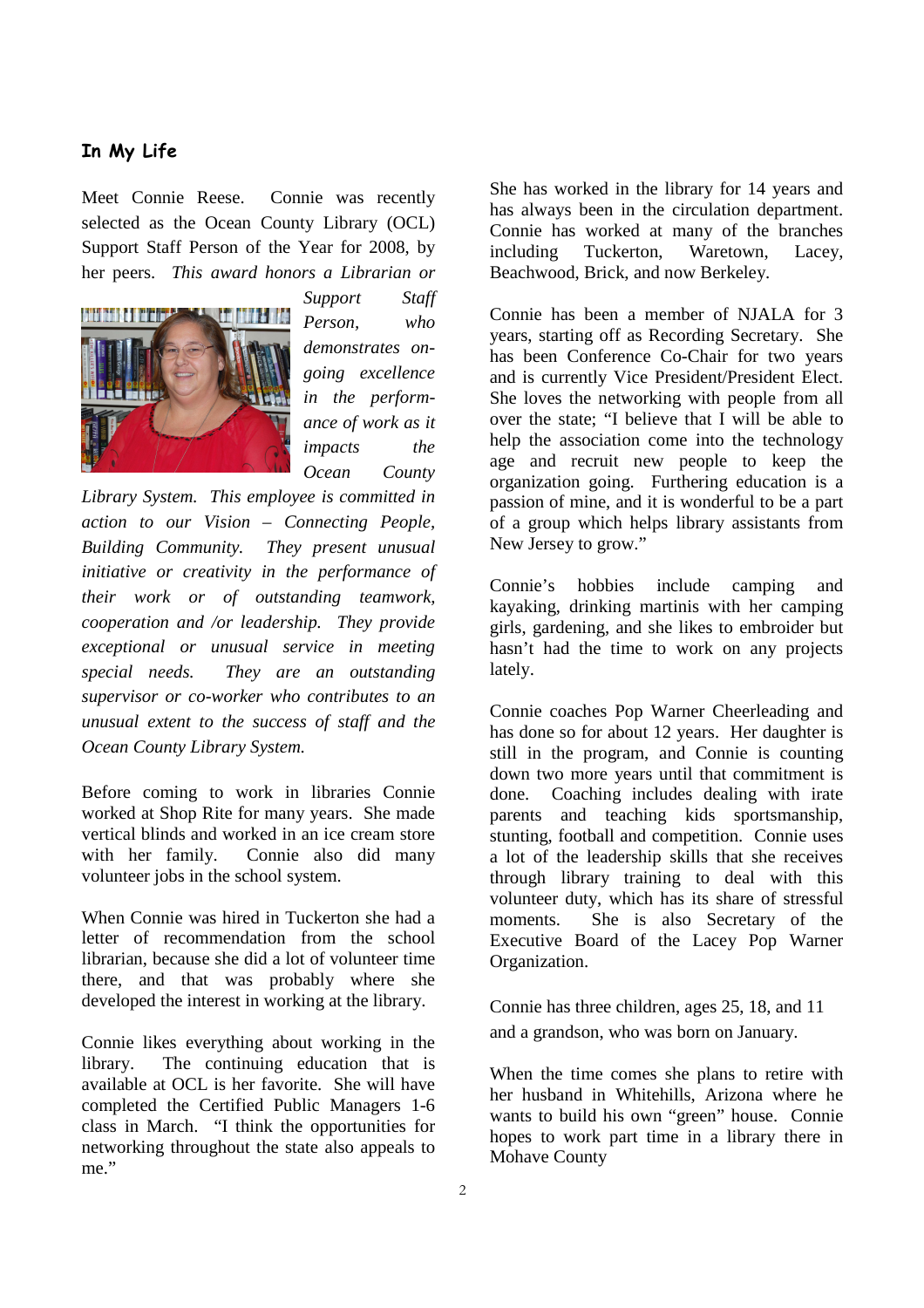# **RITA L. HILBERT SCHOLARSHIP AWARD 2009**

The NJALA Scholarship Committee is proud to announce our annual scholarship award of \$250.00 for the 2009-2010 academic year. This scholarship will be offered to a library support staff person who would like to pursue any degree or certificate program that enhances work skills.

### **REQUIREMENTS**

- 1. Applicant must be a legal resident of New Jersey.
- 2. Scholarships are available to current NJALA members only.
- 3. Recipient must attend any accredited college program or certified post-secondary program.
- 4. Recipient must use the award in a job-related field.
- 5. Applicant must enclose a 150 word essay explaining how this scholarship will help her/him reach career goals.
- 6. If the Scholarship Committee deems a personal interview necessary the applicant must be available to meet with the committee.
- 7. Tuition payment will be sent directly to the institution of enrollment along with the recipient's registration application. Proof of completion of course is required.

If you have any questions or would like an application please contact the Scholarship Committee Chairperson:

> East Orange Public Library Attn: John Guido 21 South Arlington Avenue East Orange, NJ 07018 Phone: 973-266-5601 or E-mail: jguido@eopl.org

All applications must be postmarked by May 8, 2009.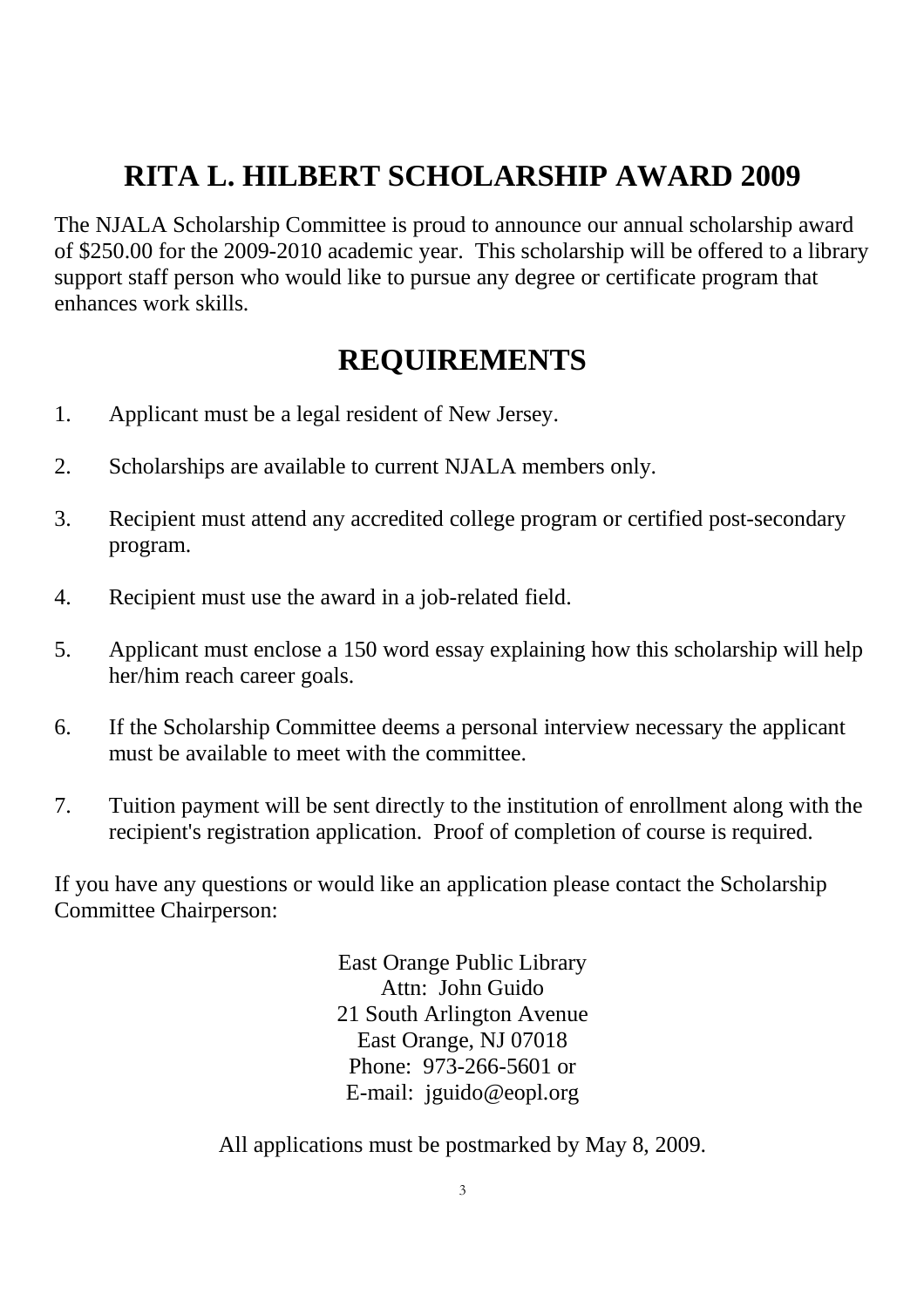# **RITA L. HILBERT 2009 SCHOLARSHIP APPLICATION**

| 1. NAME:    | (Please Print) (Last)                                                                                                                                                                                                          |           | (First)   |        |                    | (Middle)      |
|-------------|--------------------------------------------------------------------------------------------------------------------------------------------------------------------------------------------------------------------------------|-----------|-----------|--------|--------------------|---------------|
|             |                                                                                                                                                                                                                                |           |           |        |                    |               |
|             |                                                                                                                                                                                                                                | (Number)  | (Street)  |        |                    |               |
|             | (City)                                                                                                                                                                                                                         |           |           |        |                    | (State) (Zip) |
|             |                                                                                                                                                                                                                                |           |           |        |                    |               |
|             | Phone: $($ and $)$ and $($ and $)$ and $($ and $)$ and $($ and $)$ and $($ and $)$ and $($ and $)$ and $($ and $)$ and $($ and $)$ and $($ and $)$ and $($ and $)$ and $($ and $)$ and $($ and $)$ and $($ and $)$ and $($ an  |           |           |        |                    |               |
|             | 3. Post Secondary:                                                                                                                                                                                                             |           |           |        |                    |               |
|             | Have you applied for admission to any school(s)?                                                                                                                                                                               |           |           |        |                    | $Yes.$ No:    |
|             | $\text{Specify school(s):}$                                                                                                                                                                                                    |           |           |        |                    |               |
|             |                                                                                                                                                                                                                                |           |           |        |                    |               |
|             | Have you been accepted for any school(s)?                                                                                                                                                                                      |           |           |        |                    |               |
|             | Specify: Specify:                                                                                                                                                                                                              |           |           |        |                    |               |
|             | Are you presently attending a post secondary school?                                                                                                                                                                           |           |           |        |                    | $Yes:$ No:    |
| 4.          |                                                                                                                                                                                                                                |           |           |        |                    |               |
|             |                                                                                                                                                                                                                                | (College) |           |        |                    | (Year)        |
|             |                                                                                                                                                                                                                                | (Degree)  | (Major)   |        | (G.P.A.)           |               |
|             | Post Graduate Education: Manual Communication of the Communication of the Communication of the Communication of the Communication of the Communication of the Communication of the Communication of the Communication of the C |           |           |        |                    |               |
|             |                                                                                                                                                                                                                                |           | (College) | (Year) | (Degree) (Major)   |               |
| 5.          | Work Experience: (Most recent employment first)                                                                                                                                                                                |           |           |        |                    |               |
| A.          |                                                                                                                                                                                                                                |           |           |        |                    |               |
|             | (Employer's Name)                                                                                                                                                                                                              |           | (Address) |        |                    |               |
|             | (Position/Title)                                                                                                                                                                                                               |           |           |        | (Employment Dates) |               |
| $B_{\cdot}$ | (Employer's Name)                                                                                                                                                                                                              |           | (Address) |        |                    |               |
|             |                                                                                                                                                                                                                                |           |           |        |                    |               |
|             | (Position/Title)                                                                                                                                                                                                               |           |           |        | (Employment Dates) |               |

**I understand that it may be necessary to be interviewed for this scholarship and agree to make myself available for this interview if so requested by the scholarship committee. I understand that in order to be considered for this scholarship I will be required to submit proof of course completion.** 

| Signature: |  |
|------------|--|
|            |  |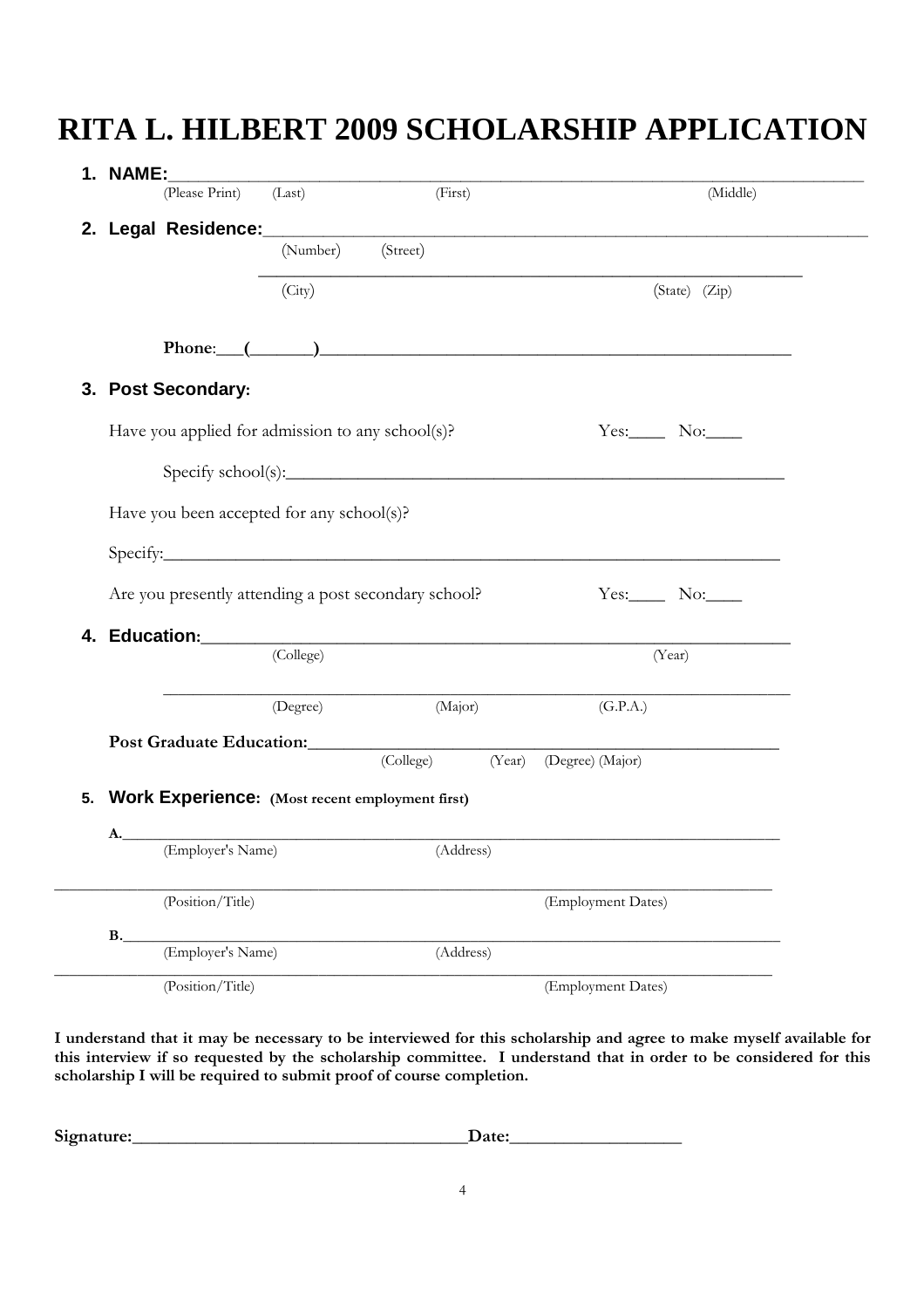### **NJALA RECOGNITION AND KEHNAST AWARDS Application**

Each year at the conference of the **New Jersey Association of Library Assistants** the NJALA Recognition and Kehnast awards are presented.

The NJALA Recognition Award is given to a dedicated Director, Trustee, or Librarian in a New Jersey Library or Libraries who encourages and supports participation in career development or activities for library assistants in New Jersey.

The Kehnast Award is given to a dedicated library assistant in a New Jersey Library who has made a significant contribution to the profession or to his/her library and actively participates in career development or activities in New Jersey. This award is named for AnnaMarie Kehnast who served as President and Liaison of **NJALA**.

To submit your recommendation for a candidate for either award please include the following:

#### **Your information**:

| (Please print.) (Last)         | (First) | (Middle)                  |  |  |  |
|--------------------------------|---------|---------------------------|--|--|--|
| 2. Library name & address:     |         |                           |  |  |  |
|                                |         | (Street or P.O. Box #)    |  |  |  |
| (City)                         |         | (State) (Zip)             |  |  |  |
|                                |         |                           |  |  |  |
| <b>Candidate information:</b>  |         |                           |  |  |  |
| (Please print.) (Last)         | (First) | (Middle)                  |  |  |  |
| 6. Library name & address:     |         |                           |  |  |  |
|                                |         | (Street or P.O. Box $#$ ) |  |  |  |
| (City)                         |         | (State) (Zip)             |  |  |  |
| 7. Title:                      |         |                           |  |  |  |
| 9. Award you are applying for: |         |                           |  |  |  |

Include an essay of no more than 200 words explaining why the candidate deserves this award. This application along with the essay must be postmarked by May 8, 2009; send these documents to:

> East Orange Public Library Attn: John Guido 21 South Arlington Avenue East Orange NJ 07018 Phone: 973-266-5601 Email: jguido@eopl.org